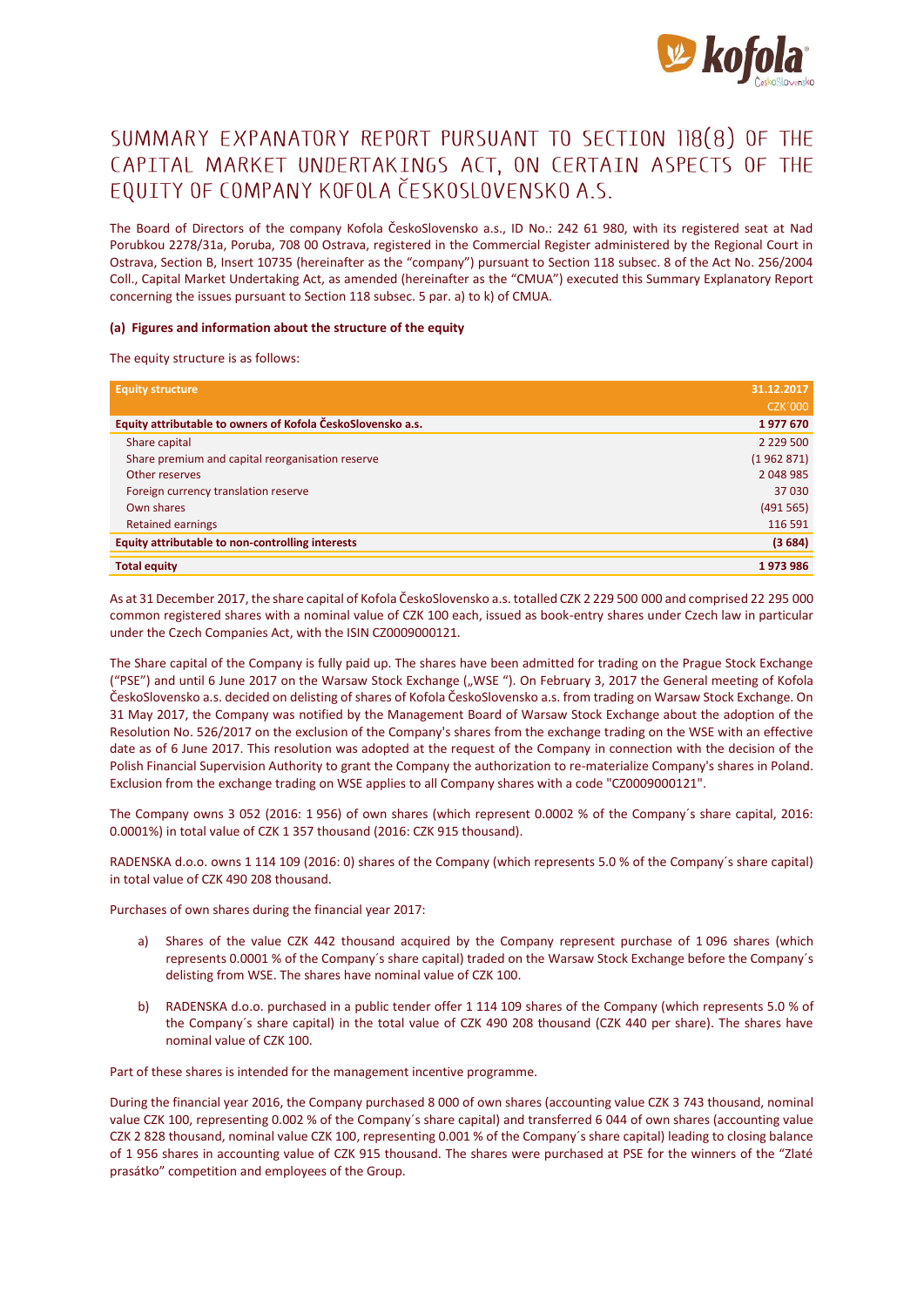

In compliance with the relevant legal provisions, the voting rights attached to the shares owned by the Company and by RADENSKA d.o.o. cannot be exercised.

#### **(b) Information about limitations on the transferability of securities**

The shares issued by the Company are transferable without any restrictions pursuant to Article 5 par. 5.3 of the Company´s Articles of Association.

### **(c) Figures and information about significant direct and indirect participation in the company´s voting rights**

The entities having stakes of at least 1 % of the share capital of the Company recorded as at 31 December 2017:

| Shareholders with stake over 1% of share capital (all with direct participation)                                                                               | <b>Proportion of</b><br>the voting rights | <b>Participation</b><br>percentage |
|----------------------------------------------------------------------------------------------------------------------------------------------------------------|-------------------------------------------|------------------------------------|
| AETOS a.s.,<br>Nad Porubkou 2278/31a, Poruba, 708 00 Ostrava,<br>identification No. B10942                                                                     | 71.58%                                    | 68.00%                             |
| CED GROUP S.à.r.l.,<br>2 Avenue Charles de Gaulle, L-1653 Luxembourg,<br>registration No. B141278                                                              | 22.07%                                    | 20.96%                             |
| RADENSKA, družba za polnitev mineralnih voda in brezalkoholnih pijač, d.o.o.<br>Boračeva 37, 9252 Radenci, Republic of Slovenia<br>registration No. 5056152000 | $0.00\%$                                  | 5.00%                              |
| <b>Total</b>                                                                                                                                                   | 93.65%                                    | 93.96%                             |

The entities having stakes of at least 1 % of the share capital of the Company recorded as at 31 December 2016:

| Shareholders with stake over 1% of share capital (all with direct participation)                  | <b>Proportion of</b><br>the voting rights | <b>Participation</b><br>percentage |
|---------------------------------------------------------------------------------------------------|-------------------------------------------|------------------------------------|
| KSM Investment S.A.,<br>560A, Rue de Neudorf, L-2220, Luxembourg,<br>registration No. B120149     | 50.78%                                    | 50.78%                             |
| CED GROUP S.à.r.l.,<br>2 Avenue Charles de Gaulle, L-1653 Luxembourg,<br>registration No. B141278 | 37.28%                                    | 37.28%                             |
| René Musila, date of birth 7.11.1969,<br>Veleslavínova 370/17, Předměstí, 746 01 Opava            | 2.61%                                     | 2.61%                              |
| Tomáš Jendřejek, date of birth 3.12.1966,<br>Brožíkova 1073/40, Pod Cvilínem, 794 01 Krnov        | 2.61%                                     | 2.61%                              |
| <b>Total</b>                                                                                      | 93.28%                                    | 93.28%                             |

The above-mentioned entities dispose of the rights of the qualified shareholders arising from Section 365 and foll. of the Act No. 90/2012 Coll., Business Corporations Act, especially of the right to request convocation of the general meeting of the company for discussion of the items proposed by them, request inclusion of the item determined by them on the agenda of the general meeting, request the supervisory board to review the exercise of powers by the board of directors in the matter specified in the request as well as file a shareholder action on behalf of the company.

The structure of the significant direct participation in the voting rights of the Company as at 31 December 2017 is known to the Company only in the case of the controlling entities AETOS a.s., CED GROUP S.à.r.l. and the controlled company Radenska and is described within the Report on relations between the controlling entity and the controlled entity and between the controlled entity and other entities controlled by the same controlling entity for the year 2017.

Until the end of the year 2017 and throughout the year 2018 until the cut-off data of the annual report the Company has not been informed about any change of participation in the voting rights.

Except for the above mentioned natural and legal persons, the Company is not aware of any other significant direct and indirect participation in the Company´s voting rights or of any Company´s shareholders whose participation in the Company´s voting rights amounts to at least 1%.

The controlled company Radenska is entitled to exercise rights of the qualified shareholder but not the voting rights attached to the shares of the Company.

#### **(d) Information about the owners of securities with special rights, including the description of such rights**

There are not any special rights attached to the securities issued by the Company.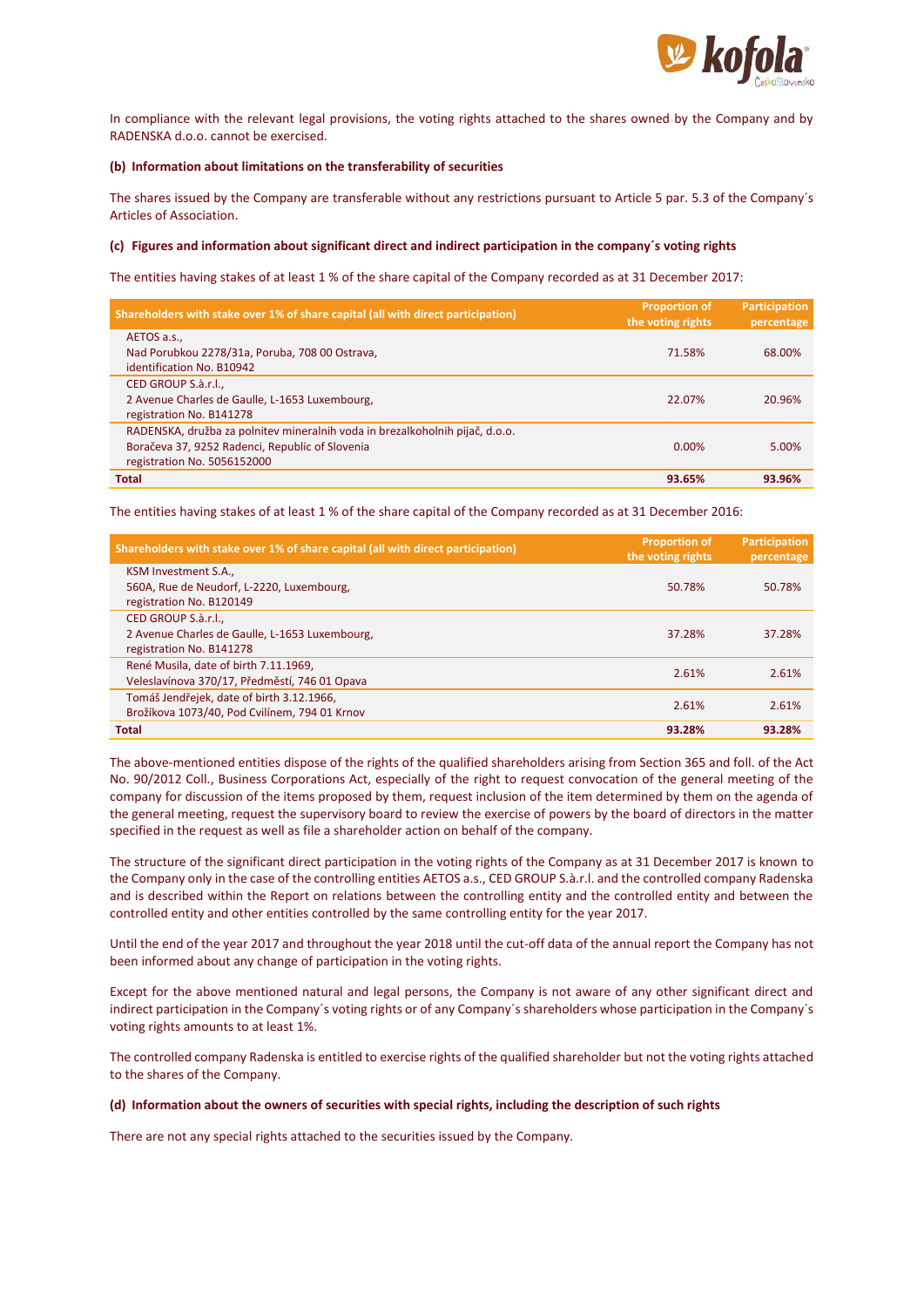

#### **(e) Information about limitations on voting rights**

The voting rights attached to the Company´s shares may only be limited or excluded where stipulated by law. According to the legal provisions the voting rights attached to the 3,052 shares owned by the Company and to 1,114,109 shares owned by the controlled company Radenska cannot be exercised. The Company is not aware of any other restrictions on or exclusions of the voting rights attached to the shares issued by the Company.

#### **(f) Information about agreements between the shareholders that may reduce the transferability of shares or the transferability of the voting rights, if known to the issuer**

The Company is not aware of any agreements between the shareholders of the company that may reduce the transferability of shares of the Company or of the voting rights attached to the shares of the Company.

# **(g) Information about special rules regulating election and recalling of members of the statutory body and changes to the Articles of Association of the issuer**

The statutory body of the Company is six-member Board of Directors. The members of the Board of Directors are elected and recalled pursuant to Article 15 par. 15.5 of the Article of Association of the Company by the Supervisory Board. The Supervisory Board has the quorum if majority of its members is present or otherwise takes part in a meeting. The Supervisory Board takes a decision by a majority of votes of present or otherwise participating members. In case of equality of votes the vote of a chairman of the Supervisory Board is decisive. The Supervisory Board may also take decisions per rollam.

Approval by a majority of at least two thirds of the votes of the present shareholders at the general meeting is required to adopt a decision amending the articles of association of the Company. The general meeting has the quorum if the present shareholders hold shares the par value exceeds 50 % of the share capital of the Company.

Any special rules regulating election and recalling of the members of the Board of Directors of the Company and amendments and changes to the Articles of Association of the Company don´t apply.

#### **(h) Information about special powers of the statutory body pursuant to the Business Corporations Act**

The members of the Board of Directors of the Company do not hold any special powers except for deciding on acquisition of Company´s own shares by the Company under the terms and conditions laid down by the resolution of the General meeting dated 3 February 2017. The Board of Directors takes decisions on all company matters unless they are reserved for the general meeting, supervisory board or other Company´s body.

# **(i) Information about significant agreements to which the issuer is a party and which will become effective, change or cease to exist in the event of a change of control of the issuer as a result of a take-over bid, and about the effects arising from such agreements, with the exception of agreements whose disclosure would cause harm to the issuer**

The Company has not entered into any significant agreement that will become effective, change or cease to exist in the event of a change of control of the Company as a result of a take-over bid.

**(j) Information about agreements between the issuer and the members of its statutory body or employees that bind the issuer to take on any commitments in the event of the termination of their offices or employment in connection with a takeover bid**

The Company has not entered into any agreement with the members of the Board of Directors that bind the Company to take on any commitments in the event of the termination of their offices in connection with a takeover bid.

The Company has not entered into any agreement with any employee that bind the company to take on any commitments in the event of the termination of its employment in connection with a takeover bid.

**(k) Information about eventual schemes on the basis of which employees and members of the statutory body of the company may acquire participation securities in the company, options concerning such securities or any other rights related to these securities, under more favourable terms, and information about how these rights are exercised**

On 8 June 2017, the Company concluded a program for long-term remuneration of 10 senior managers of the Group.

The Program contains two separate, but nevertheless complementary plans:

#### **1 The Share Acquisition Plan consisting in the participant´s option to buy Kofola shares on the market and, under the fulfilment of the specified conditions, to receive for free the same number of Kofola Pair shares.**

The maximal number of the eligible Investment shares cannot exceed the specified annual limit - the number of shares, which could be purchased on regulated market for 50% of the basic annual gross salary (consideration) paid to the participant by companies from the Group in the calendar year (i.e. from January 1, 2017 to December 31, 2017, from January 1, 2018 to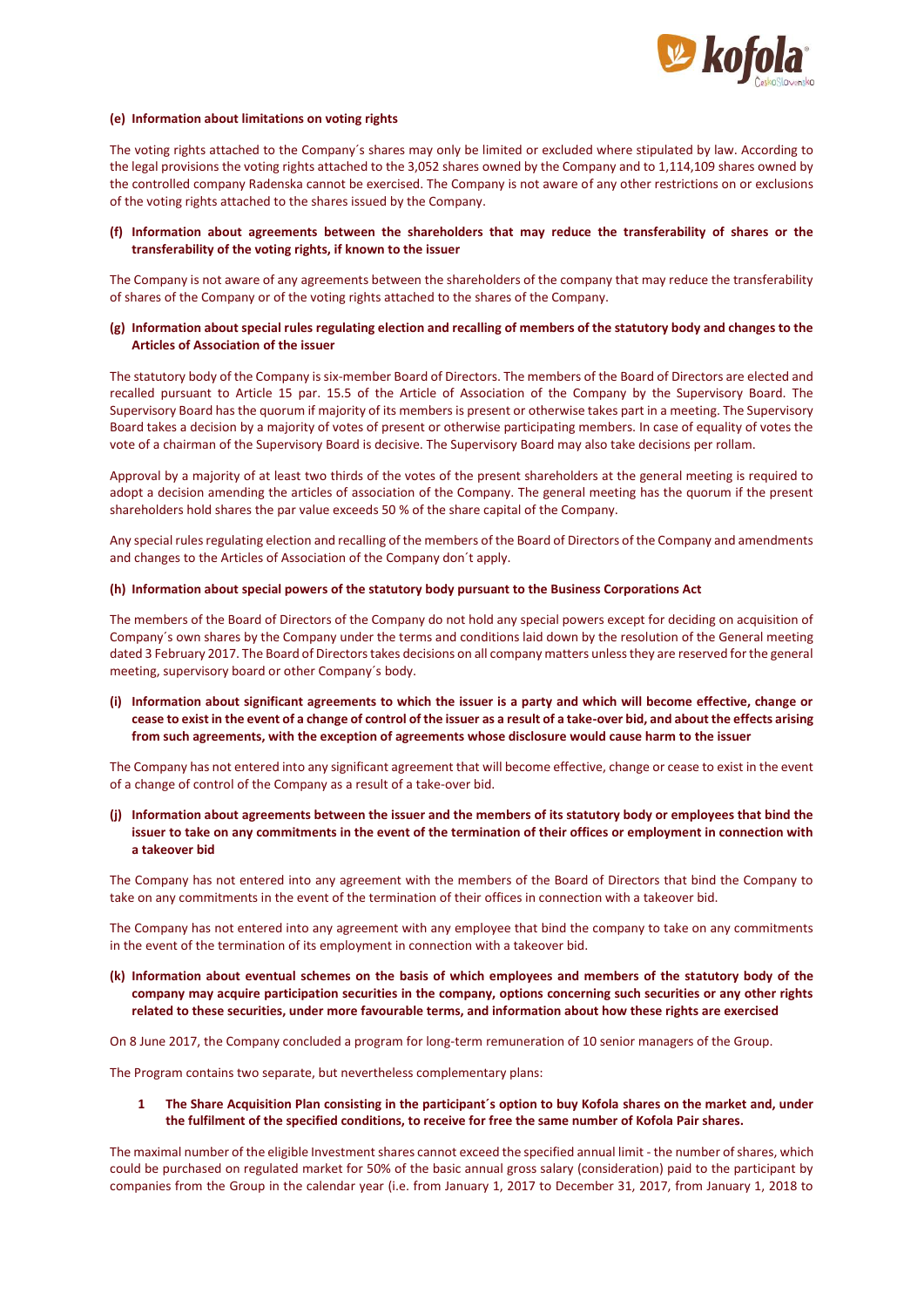

December 31, 2018 and from January 1, 2019 to December 31, 2019), if the Supervisory Board of the Company does not increases the maximum number of Investment shares. If the number of Investment shares held by a participant on December 31 of a calendar year exceeds the determined limit, the Company´s shares purchased by the participant exceeding the stated limit are not taken into consideration for the Share Acquisition Plan and the participant cannot claim the Pair shares for these shares even though he fulfilled other conditions to constitute the claim. However, the shares not eligible as Investment shares in one calendar year may be eligible in one of the following calendar year.

The participant shall provide the Company with information on the number of Investment Shares held by the participant as at December 31 of the previous year. The Investment shares held by the participant shall be eligible in the average price on the stock exchange, for the last twelve calendar months, always by October 31 of the relevant calendar day. This provision is without prejudice to notification of managerial transaction as provided under mandatory provisions of a legal regulation.

The conditions for vesting in of Pair Shares are:

- a) the participant holds the Investment shares for the minimum period which lasts:
	- i. From December 31, 2017 to December 31, 2019 for the Investment shares corresponding to the limit derived from the salary (compensation) of the participant provided by the companies of the KOFOLA Group in 2017,
	- ii. From December 31, 2018 to December 31, 2020 for the Investment shares corresponding to the limit derived from the salary (compensation) of the participant provided by the companies of the KOFOLA Group in 2018,
	- iii. From December 31, 2019 to December 31, 2021 for the Investment shares corresponding to the limit derived from the salary (compensation) of the participant provided by the companies of the KOFOLA Group in 2019,
- b) existing labour relation of the participant or his membership in one of the bodies of any company from the Group from his/her joining to the program to the end of the decisive period,
- c) the Investment shares were acquired against payment by participant after the introduction of the Company´s shares on the Prague Stock Exchange Market, i. e. after October 1st, 2015.

If all conditions stated are met by the participant, Kofola shall transfer to the participant the Pair shares he/she vested in on December 31, 2017, not later than on January 31, 2020, the Pair shares he/she vested in on December 31, 2018 not later than on January 31, 2021 and the Pair shares he/she vested in on December 31, 2019 not later than on January 31, 2022.

The participant shall hold the Pair shares for the minimum period which lasts:

- a) Until January 31, 2021 for Pair Shares transferred to the Participant in 2020,
- b) Until January 31, 2022 for Pair Shares transferred to the Participant in 2021,
- c) Until January 31, 2023 for Pair Shares transferred to the Participant in 2022.

| Summary of effect during 2017                                 |             |
|---------------------------------------------------------------|-------------|
| Total number of Pair shares vested on 31 Dec 2017             | 19 3 8 0    |
| Fair value of Pair shares as of grant date (CZK)              | 406.60      |
| End of 3-year vesting period                                  | 31 Dec 2019 |
| Transfer of Pair shares to participants                       | 31 Jan 2020 |
| Total expense from equity settled transactions (CZK thousand) | 2809        |